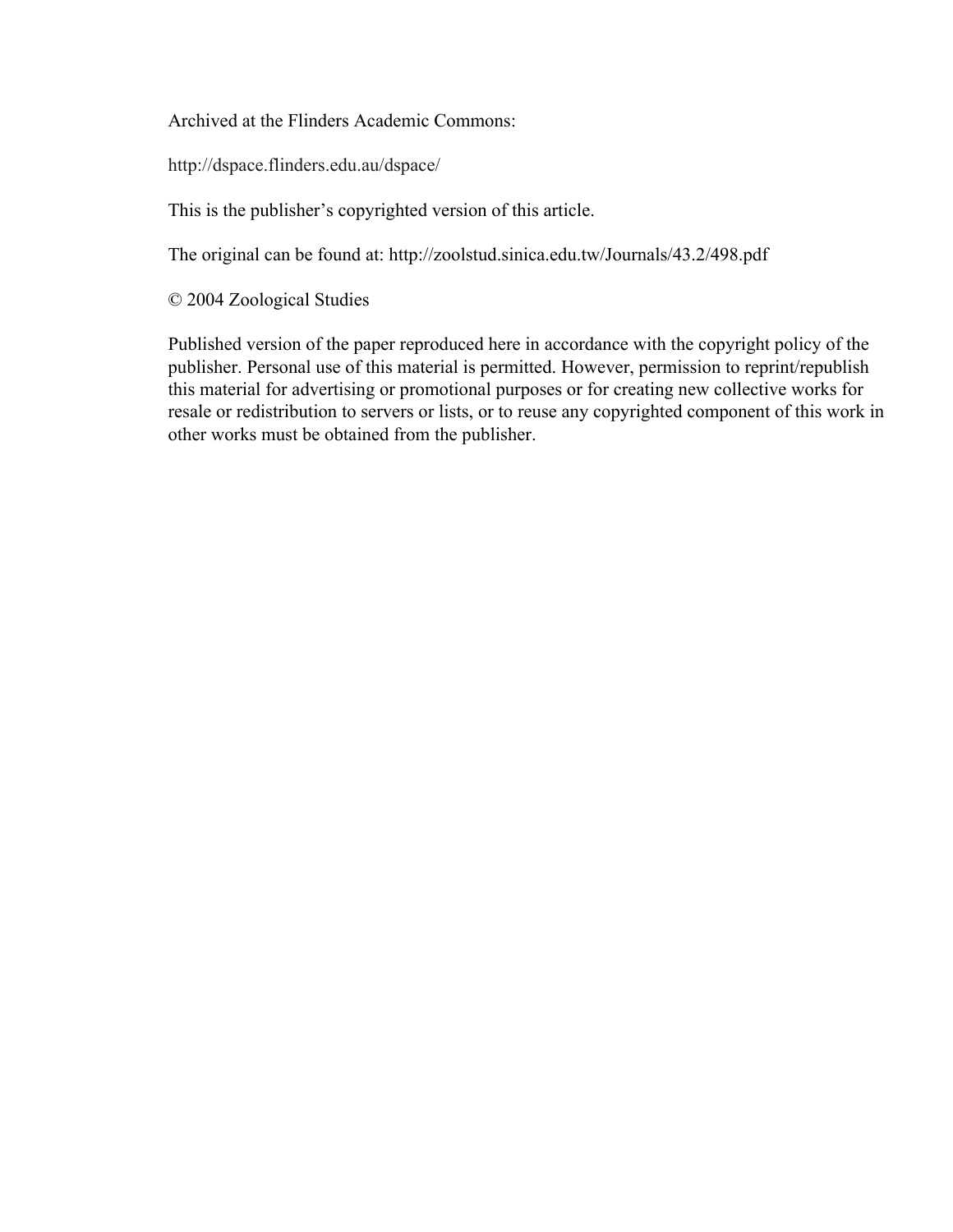

# **From Random Walk to Multifractal Random Walk in Zooplankton Swimming Behavior**

Laurent Seuront<sup>1,2,\*</sup>, Francois G. Schmitt<sup>1</sup>, Mathew C. Brewer<sup>3,4</sup>, J. Rudi Strickler<sup>4</sup> and Sami

Souissi1

*1Ecosystem Complexity Research Group, Station Marine de Wimereux, Université des Sciences et Technologies de Lille, CNRS-UMR 8013 ELICO, F-62930 Wimereux, France* 

*2School of Biological Sciences, Flinders University, GPO Box 2100, Adelaide 5001, Australia*

*3Great Lakes WATER Institute, University of Wisconsin-Milwaukee, 600 East Greenfield Ave., Milwaukee, WI 53204, USA 4Present address: Department of Zoology, University of Florida, Gainesville, FL 32611, USA*

*(Accepted March 15, 2004)*

**Laurent Seuront, François G. Schmitt, Mathew C. Brewer, J. Rudi Strickler and Sami Souissi (2004)** From random walk to multifractal random walk in zooplankton swimming behavior. *Zoological Studies* **43**(2): 498-510. Herein, we investigate the statistical properties of the swimming behavior of two of the most common freshwater and marine zooplankters, the cladoceran, *Daphnia pulex*, and the copepod, *Temora longicornis*. Both species undergo a very structured type of trajectory, with successive moves displaying intermittent amplitudes. We present an original statistical procedure, derived from the fields of turbulence and anomalous diffusion and specifically devoted to the characterization of intermittent patterns. We then show that the swimming paths belong to "multifractal random walks", characterized by a nonlinear moment scaling function for distance versus time. This clearly differs from the traditional Brownian and fractional Brownian walks expected or previously detected in animal behaviors. More specifically, we have identified differential behaviors in the horizontal and vertical planes. This suggests the existence of reminiscence of diel vertical migration as a predator-avoidance strategy or differential swimming behaviors related to mating, feeding, or predator-avoidance strategies. We also compare the structure of the swimming paths to the multifractal behavior of microscale phytoplankton distributions demonstrated in turbulent environments, and briefly discuss the potential causes of the observed differences between *D*. *pulex* and *T*. *longicornis* swimming behaviors. http://www.sinica.edu.tw/zool/zoolstud/43.2/498.pdf

**Key words:** Zooplankton, Random walk, Anomalous diffusion, Animal behavior, Multifractal.

 $A$ nimals typically search for food, hosts, and sexual partners and avoid predators in complex, spatially and temporally structured environments. In zooplankton ecology, examples come from a wide spectrum of swimming behaviors related to the species, age, prey density, presence of a predator or conspecific, sex of individuals, and information imparted into the surrounding water by a swimming animal, including both chemical and hydromechanical stimuli. Moreover, environmental complexity affects the movement patterns of animals; recent advances have demonstrated the heterogeneous nature of physical and biological

patterns and processes at scales relevant to individual organisms (Seuront et al. 1996a b 1999 2002, Cowles et al. 1998, Seymour et al. 2000, Waters and Mitchell 2002, Waters et al. 2003). There is thus a genuine need to establish a reference framework that links pure behavioral observations, the qualitative and quantitative nature of environment complexity, and zooplankton trophodynamic hypotheses.

This reference framework could be provided by fractal analysis that recently has been proven to overcome the major limitations of most behavioral metrics which are intrinsically scale-depen-

<sup>\*</sup>To whom correspondence and reprint requests should be addressed. Tel: 33-321992937. Fax: 33-321992901. E-mail: Laurent.Seuront@univ-lille1.fr/Laurent.Seuront@flinders.edu.au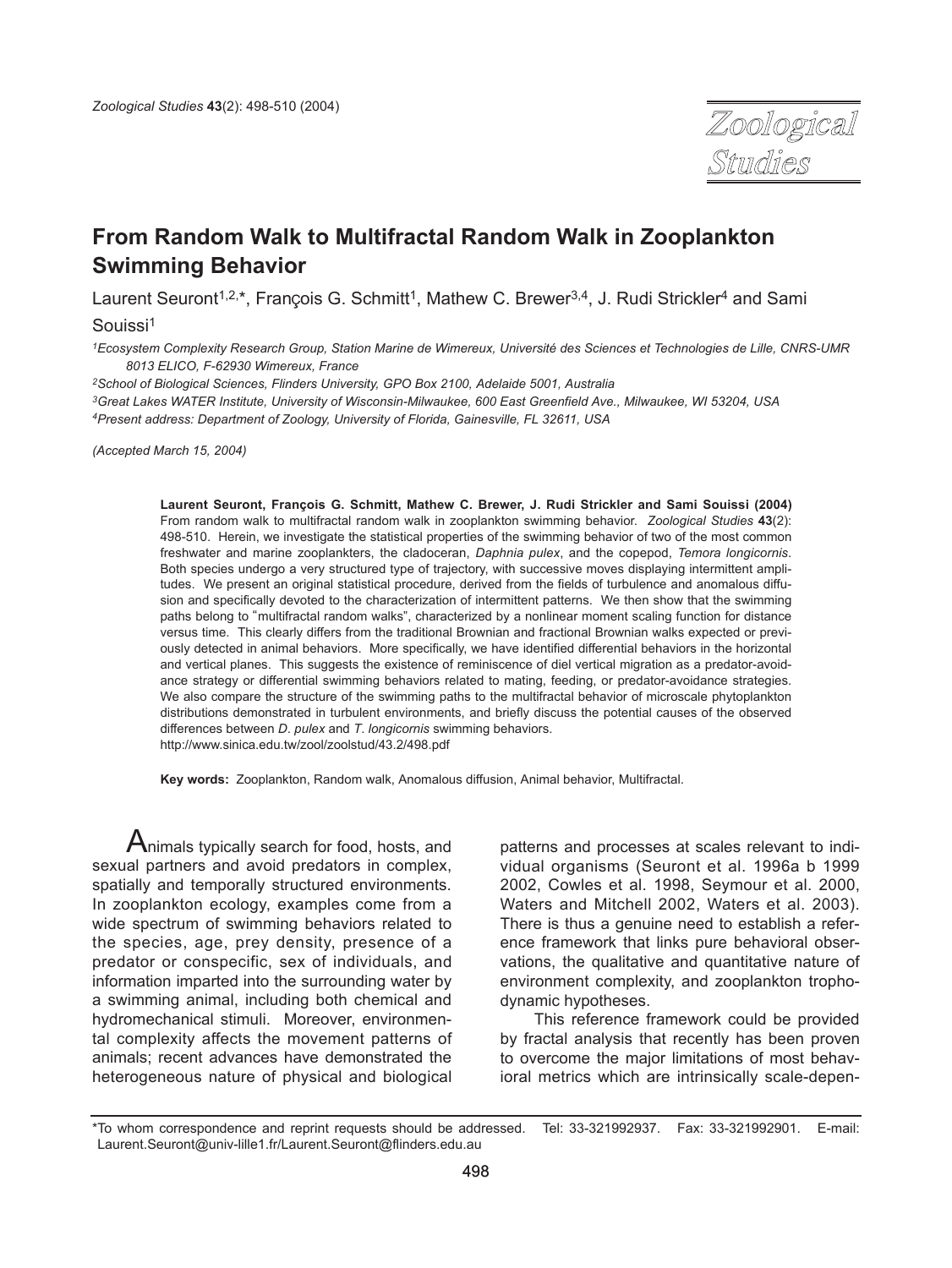dent (see Seuront et al. 2004 for a review on the subject). Fractal analysis has thus been successfully applied to a wide range of animal behaviors, ranging from movements of marine (Erlandson and Kostylev 1995) and terrestrial (Gautestad and Mysterud, 1993, Wiens et al. 1995) invertebrates, swimming paths of both freshwater and marine zooplankton (Coughlin et al. 1992, Bundy et al. 1993, Brewer 1996, Jonsson and Johansson 1997, Dowling et al. 2000, Seuront et al. 2004), and search paths of small (Cody 1971, Pyke 1981) and large (Van Ballenberghe 1983, Bascompte and Vilà 1997, Mouillot and Viale 2001) terrestrial and marine vertebrates.

The resulting (fractal) properties, often referred to as Brownian (random) motion (i.e., when the fractal dimension *D* equals the dimension of the embedding space *d*) and fractional Brownian motion (i.e., when *D* < *d*), and the related framework proposed to simulate zooplankton swimming behavior are implicitly based on a Gaussian distribution of the spatial increments of the trajectory (e.g., see Peitgen et al. 1992). This hypothesis, however, is untenable considering the highly intermittent character of distances traveled by zooplankton organisms (Fig. 1). Such distributions are characterized by a few dense values and a wide range of low-density values that highly significantly diverge from normality (by the Kolmogorov-Smirnov test, *p* < 0.001). Schmitt and Seuront (2001 2002) thus recently demonstrated that the norm of copepod displacements should rather be thought of as a multifractal random walk or multifractal anomalous diffusion, and subsequently introduced a new type of stochastic process reproducing these multifractal scaling properties.

In this paper, in order to illustrate the challenging difficulty in obtaining accurate records of the 3-dimensional (3D) displacement of aquatic organisms, we first briefly present 2 different, but conceptually similar, methods that permit the collection of 3D swimming data at both high spatial and temporal resolution and for long periods. We subsequently focus on the stochastic methods devoted to the identification and characterization of multifractal anomalous diffusion. Further, to put the concepts developed in this paper in an ecological context, they are applied to a set of high-resolution 3D swimming trajectories of two of the most common freshwater and marine zooplankters, the cladoceran, *Daphnia pulex*, and the copepod, *Temora longicornis*. We first characterize the multifractal structure of the 3D swimming paths of *T*. *longicornis* and *D*. *pulex*, then compare their properties. We further analyze the properties of the 2D projections of the 3D swimming paths to ensure the isotropy of the swimming behaviors of *T*. *longicornis* and *D*. *pulex*.



**Fig. 1.** Examples of distance traveled by *Temora longicornis* (12.5-Hz resolution; A) and *Daphnia pulex* (10-Hz resolution; B), compared to the distance traveled in the case of pure random motion (C).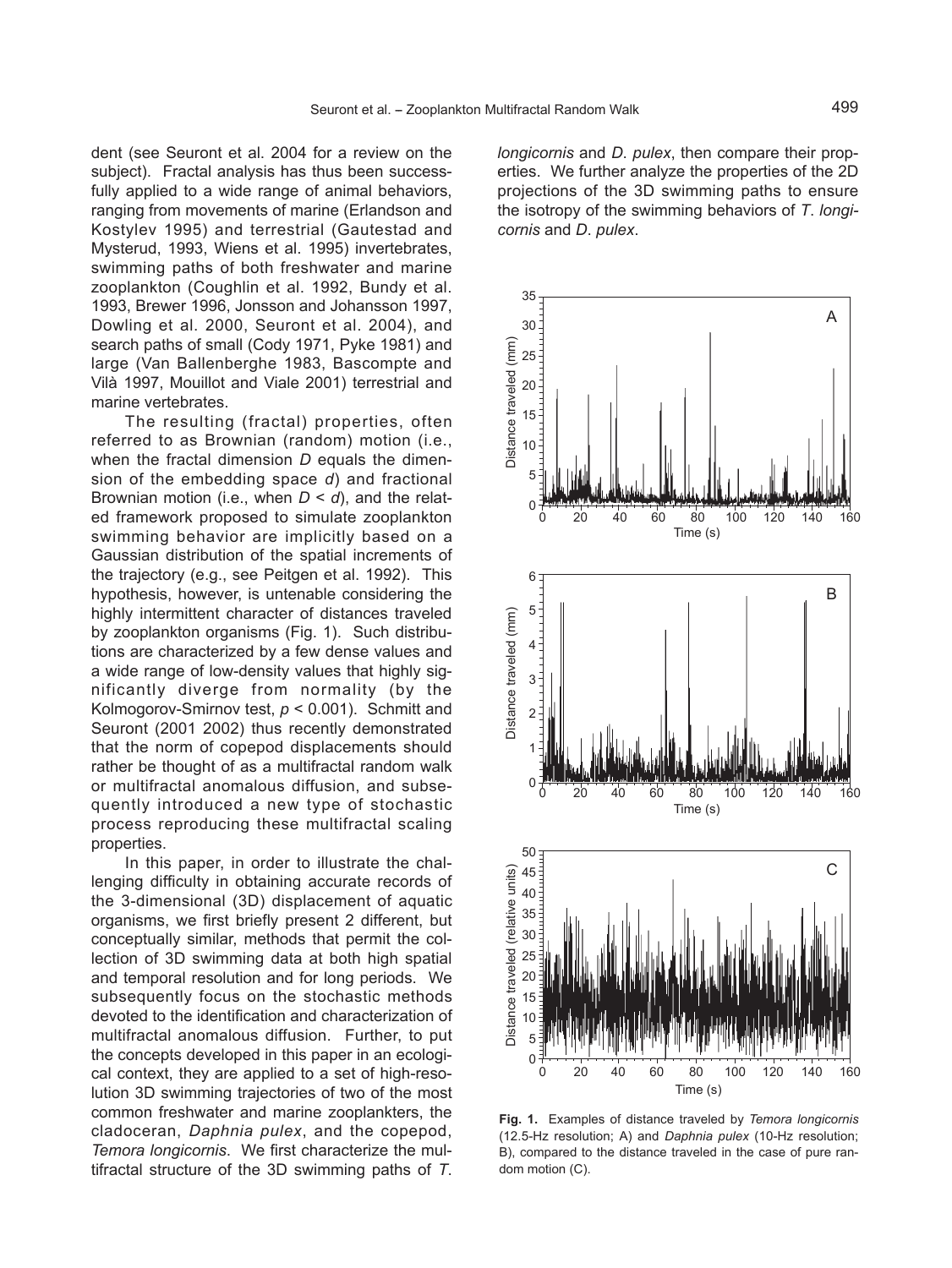# **MATERIALS AND METHODS**

# **Living material collection and acclimation**

# *Daphnia pulex*

A clone of *Daphnia pulex* was cultured in aged tap water under cool white fluorescent bulbs, in a 16:8-h light-dark cycle. Cultures were maintained at the experimental temperature and fed every day with a 1:1 mixture of the green algae, *Ankistrodesmus* sp. and *Scenedesmus* sp., at a final concentration of about  $5 \times 10^5$  cells/ml. Algae were grown in multiple 250 ml batch cultures under cool white fluorescent bulbs, in an 18:6-h light-dark cycle at 20°C in Bold's basal medium.<br>All recording experiments were

All recording experiments were carried out with animals swimming in an algal concentration of 5 x 104 cells/ml, which is an intermediate food concentration, well below *D*. *pulex*, s incipient limiting concentration (Lampert 1987). The test chamber was illuminated with a diffuse, fiberoptic light placed 0.5 m directly overhead that resulted in an illumination of about 12  $\mu$ E/m<sup>2</sup>/s in the vessel. approximately equal to full daylight. At least 1 h prior to the experiments, adult, gravid females ( 2.1 ± 0.2 mm) were transferred from their culturing vessels and acclimated to experimental light and food conditions in holding vessels. A single animal was then transferred from its holding vessel to the recording chamber with a large-bore pipette and allowed to acclimate for at least 10 min before recording began.

# *Temora longicornis*

Individuals of the copepod, *Temora longicornis*, were collected with a WP2 net (200-mesh size) in offshore surface waters of the Eastern English Channel. Specimens were diluted in buckets using in situ water and transported to the laboratory. Acclimation of copepods consisted of being held in 20-L beakers filled with 0.45-µm-filtered seawater to which was added a suspension of the diatom, *Skeletonema costatum*, to a final concentration of 108 cells/l. Algae were grown in multiple 1-L batch cultures under cool fluorescent bulbs, in a 12:12-h light-dark cycle at 18°C in f/2 medium.

Prior to the filming experiment, adult females  $(1.1 \pm 0.1 \text{ mm})$  were sorted by pipette, acclimated for 24 h at 18°C and fed on a mixture of the green alga, *Nannochloropsis occulata* (3 µm), and the flagellate, *Oxyrrhis marina* (13 µm). The larger heterotrophic flagellate, *O*. *marina*, was present as an additional food source. Illumination came from two 75-W lamps (providing diffuse cold light) located above and below the container to ensure homogeneity of the light source and thus avoid phototropism. The illumination system was designed to provide a light intensity of around 10 µE/m2/s in the vessel to be consistent with the *Daphnia* experiment. A single animal was sorted by pipette and left in the experimental filming setup to acclimatize for 15 min.

# **Recording the 3D behavior of swimming organisms**

# *Daphnia pulex*

All paths studied in this paper were movements of solitary *D*. *pulex* swimming in the 5-L (18 x 18 x 15.5 cm) Plexiglas recording vessel of the CritterSpy, a high-resolution 3D recording system. The CritterSpy uses a schleiren optical system consisting of a collimated red laser beam ( $\lambda$  = 623 nm) which serves as the light source for 2 orthogonally mounted video cameras, 2 frame number generators, two 50.8 cm (20-in) video monitors, and 2 VHS videocassette recorders (see Strickler 1985 and Bundy et al. 1993 for further details). This system simultaneously records orthogonal front (XZ) and side (YZ) views of the experimental chamber as dark-field images. To run the system, 2 operators view the camera images in real time. As the animal swims away from the center of As the animal swills away from the center of either camera's view (marked with crosshairs on the monitors), 1 operator uses a trackball (X and Z dimensions) and the other a rotating cylinder (Y dimension) to bring the animal back into the center of both views. The actual re-centering of the image was achieved via 3 computer-controlled linear positioning motors (1 for each axis), that moved the entire optical system in response to the operators' input. A computer recorded the motor movements necessary to keep the animal centered in the 2 views as X, Y, and Z coordinates. Because the computer only recorded coordinates when the trackball or cylinder was moved, the coordinates were recorded at an uneven sampling rate (ranging from about 5 to 15 Hz). Paths were then interpolated to produce an even time interval (10 Hz) between successive position measurements. The 10 Hz rate is fast enough so that coordinates recorded at that temporal scale are the result of very small movements of the crosshairs corresponding to *Daphnia*'s characteristic hopand-sink behavior.

Each individual *Daphnia* was recorded swimming for at least 30 min, after which the videotapes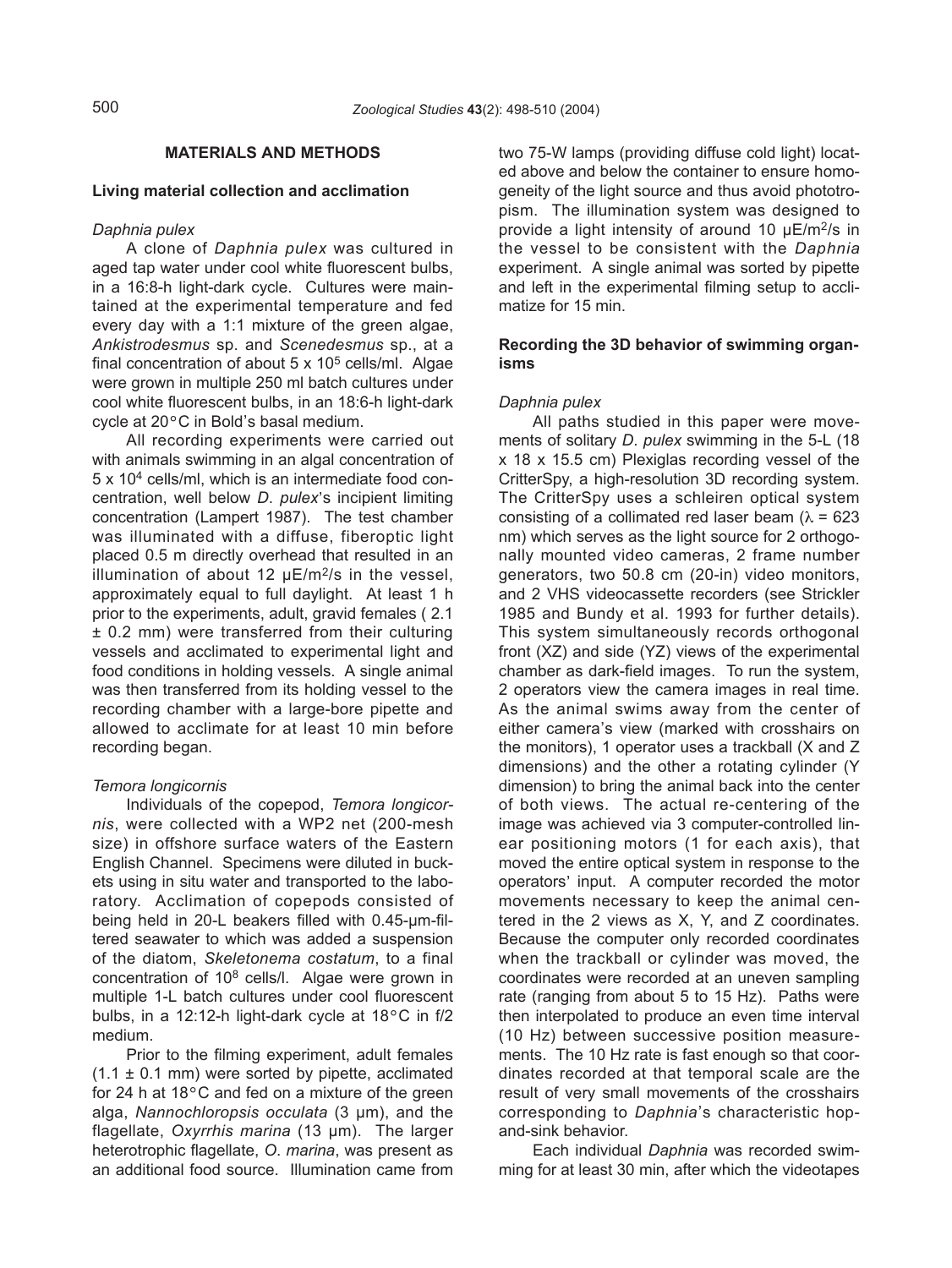were reviewed and valid segments were identified for analysis. Valid segments consisted of video in which an animal was swimming freely, at least 2 which an animal was swimming freely, at least 2<br>body lengths away from any of the chamber's walls or the surface of the water, and the animals were always within 1/2 body length of the crosshairs in the center of the video monitors. To ensure that there was a significant range of scales in each path, we only used paths that were at least 30 s in duration. After identifying valid sequences, the frame numbers imprinted on the video were used to isolate the corresponding time interval from the 3D coordinate data stored on the computer. These time series of coordinates are the 3D trajectories used in our analysis (Fig. 2, Table 1).

#### *Temora longicornis*

All paths considered here are the movements of solitary *T*. *longicornis* swimming in a 3.375-L (15 x 15 x 15 cm) glass recording vessel. The 3D trajectory of the copepod was recorded at a rate of 12.5 frames/s using 2 orthogonally focused and synchronized CCD black and white cameras (Hitachi KP M1, Japan; 875 x 560 pixels; focal distance, 17:53 mm), facing the front and side views of the experimental container. An encoder, RGB-PAL (Enc110 (For-A)), codes PAL-type red and green frames from the 2 instantaneous synchronized monochrome images. Each orthogonal view is then labeled and may be added to another at the

**Table 1.** Code, duration, and number of data points available from each of the 9 and 14 swimming paths of *Daphnia pulex* and *Temora longicornis* analyzed, respectively

| Daphnia pulex   |      |                              | Temora longicornis |      |                     |
|-----------------|------|------------------------------|--------------------|------|---------------------|
| Path            | N    | Duration                     | Path               | N    | Duration            |
| $Dp_1$          | 864  | 1 mn 26 s                    | $Tl_{1}$           | 3022 | 4 mn 18 s           |
| Dp <sub>2</sub> | 2413 | 4 mn 01 s                    | $T_{2}$            | 3130 | 4 mn 10 s           |
| $Dp_3$          | 1892 | 3 mn 09 s                    | Tl <sub>2</sub>    | 2531 | 3 mn 22 s           |
| $Dp_4$          | 1785 | 2 mn 58 s                    | $TI_{4}$           | 2278 | $3 \text{ mm}$ 02 s |
| $Dp_{5}$        | 1733 | 2 mn 53 s                    | $Tl_{5}$           | 2856 | 3 mn 48 s           |
| Dp <sub>6</sub> | 2277 | $3 \text{ mm } 48 \text{ s}$ | TI <sub>6</sub>    | 1934 | 2 mn 34 s           |
| Dp <sub>7</sub> | 1912 | $3 \text{ mm} 11 \text{ s}$  | TI <sub>7</sub>    | 3579 | 4 mn 46             |
| $Dp_8$          | 1460 | 2 mn 25 s                    | $TI_{\rm R}$       | 2331 | 3 mn 06 s           |
| $Dp_{9}$        | 1479 | 2 mn 28 s                    | TI <sub>9</sub>    | 2566 | 3 mn 25 s           |
|                 |      |                              | $TI_{10}$          | 2436 | 3 mn 15 s           |
|                 |      |                              | $TL_{11}$          | 3137 | 4 mn 10 s           |
|                 |      |                              | $TI_{12}$          | 2040 | 2 mn 43 s           |
|                 |      |                              | $TI_{13}$          | 3129 | 4 mn 10 s           |
|                 |      |                              | $Tl_{14}$          | 3520 | 4 mn 41 s           |

same time, *t*, to form 1 single color PAL-frame (see Schmitt and Seuront 2001 2002 for further details). The advantages of this frame superposition are to decrease hardware costs and to ensure optimal synchronization. The colored images were subsequently digitized (720 x 576 pixels), compressed, and stored in real time using a special acquisition card and appropriate software (PVR-Digital Processing Systems, USA) on a PC. The 3 components of the copepod trajectory were finally extracted using frame analysis, and stored. One should note here that this procedure allows the recording of the coordinates at an even sampling rate (12.5 Hz) that implies no interpolation, and only requires 1 operator. Moreover, no VHS videocassette recorder is necessary, and only 1 video monitor is sufficient to visualize the 2 orthogonal views.

Each individual *Temora* was recorded swimming for 40 min (the maximum memory size allowed by our frame-disk), after which valid segments were identified for analysis. Here, valid segments consisted of pathways in which the animals were swimming freely, at least 2 body lengths mals were swimming neery, at least 2 body lengths<br>away from any of the chamber's walls or the surface of the water. An illustration of the resulting 3D trajectories is given in fig. 3 (see also Table 1).

## **Statistical study of zooplankton displacements**

#### *Background*

We note here that *X*(*t*) is the 3D position of the zooplankter at time, *t*. Now we consider the norm  $\|\Delta X_{\tau}\|$  of its displacements as:

$$
\|\Delta X_{\tau}\| = \left[ (x(t+\tau) - x(t))^2 + (y(t+\tau) - y(t))^2 + (z(t+\tau) - z(t))^2 \right]^{1/2},
$$
\n(1)

where  $\tau$  is the time increment (i.e., the time scale at which the norm is estimated), and , *x*(*t*),*y*(*t*), and *z*(*t*) are the 3D coordinates of the zooplankter at time, *t*. By definition, and as recently illustrated on a set of different behavioral metrics including the distance traveled and the turning angle (Seuront et al. 2004), the norm of the displacements∆*X* µs scale-dependent. Mathematically, this is called a nonstationary process with stationary increments: the statistics of the increment do not depend on time, *t*, but only on the time increment,  $\tau$ . More generally, the moments of order *q* (*q* > 0 the moments of orders 1 and 2 are the mean and the variance, respectively) can thus be regarded as depending only of the time increment,  $\tau$ , following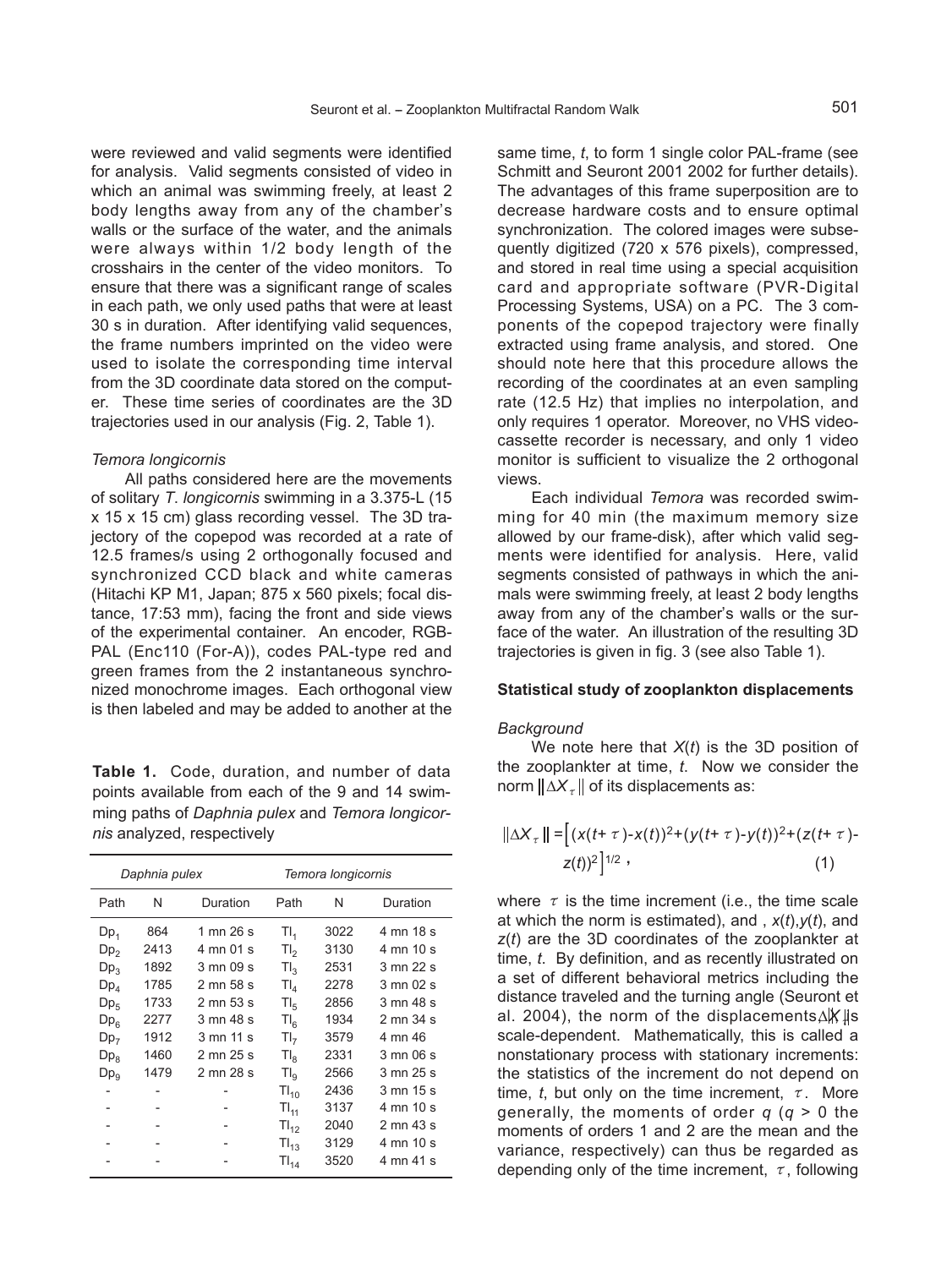(Schmitt and Seuront, 2001 2002):

$$
\langle \|\Delta X_{\tau}\| \exp\left(\frac{\tau}{T}\right)^{\xi(q)} \langle \|\Delta X_{\tau}\| \, q \rangle ; \tag{2}
$$

where  $\xi(q)$  is the moment function characterizing the fluctuations of the norm,  $||\Delta X_{\tau}||$ , regardless of the scale and intensity, and *T* is a characteristic (fixed) large time scale. In other words, the low and high orders of moment, *q*, characterize smaller (i.e., the more-frequently observed) displacements and larger (i.e., the less-frequent) displacements, respectively.

## *Diffusion versus anomalous diffusion*

The exponent function, ζ(*q*), can be very useful in characterizing the statistics of the socalled random walk. For Brownian motion, it is well known that ζ(*q*)=*q*/2. In this framework, only the moment of order 2 is estimated, and whenever  $\xi(2)=1$ , the process corresponds to normal diffusion, whereas the rich field of anomalous diffusion corresponds to dispersive processes with  $\zeta(2)\neq 1$ (Castiglione et al. 2000). The idea behind this

characterization using only 1 moment was implicitly to assume that if  $\zeta(2)=1$ , one has for all values of *q*, ζ(*q*)=*q*/2 so that the process has the same diffusive properties as Brownian motion. Of course, this is not necessarily the case, and one can have  $\zeta(2)=1$  (so that the diffusion is apparently normal; see Ferrari et al . 2001), whereas for other moments ζ(*q*)≠*q*/2. One should note here that the same general conclusions can be drawn with the more-general fractional Brownian motions defined as  $\xi(q)$ =*Hq*, where *H* is a constant. It is thus better to characterize the process with the entire function,  $\xi(q)$ , instead of a single exponent (Schmitt and Seuront 2001 2002). In this framework, it would be more coherent to denote "anomalous diffusion" as diffusion with function  $\zeta(q)$   $\neq$ *q*/2 .

When the function  $\xi(q)$  is nonlinear, we refer to the resulting diffusion as being "multifractal" (e.g., Seuront et al. 1999) by analogy with multifractal characterization of correlations and intermittency in turbulence (see Andersen et al. 2000 for a recent review). The term"multifractal random walk" has already been proposed in another context (Bacry et al. 2001). Before this, diffusion char-



Fig. 2. Three-dimensional swimming pathway of the cladoceran, *Daphnia pulex*, recorded at 10 Hz during 4 min (path Dp<sub>2</sub>; see Table 1).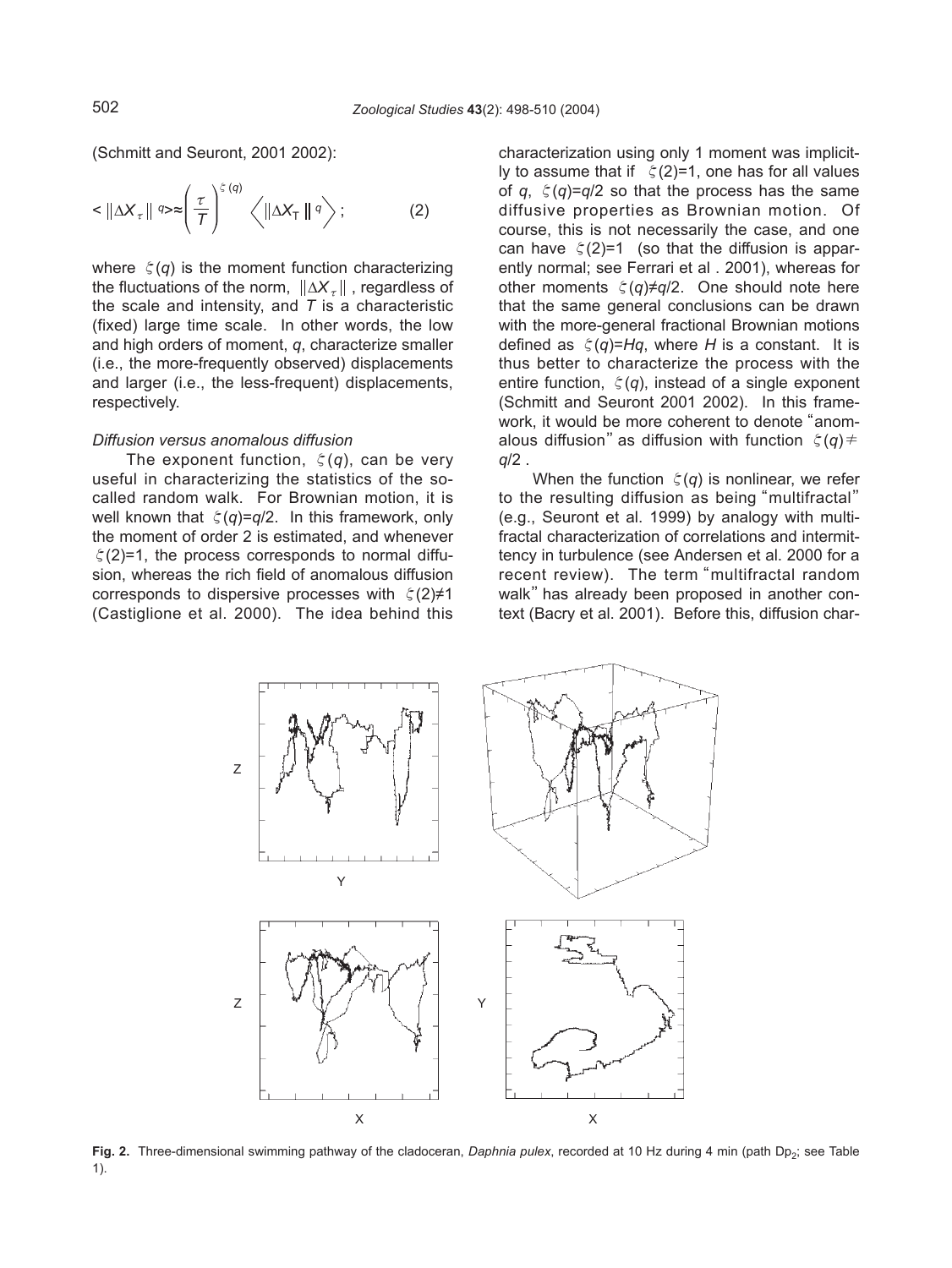acterized by the nonlinear  $\xi(q)$  function was called different names:"generalized diffusion"(Aranson et al. 1990), "multidiffusion" (Sneppen and Jensen 1994), "multifractionnal kinetics" (Carreras et al. 1999), and"strong diffusion"(Castiglione et al. 1999).

In more practical terms, the multifractal framework, widely applied to the characterization of nutrient, phyto-, and zooplankton patchiness (Seuront et al. 1996a b 1999 2002, Seuront and Lagadeuc 2001, Lovejoy et al. 2001), characterizes positively skewed frequency distributions, reflecting heterogeneous distributions with a few dense patches and a wide range of low-density patches. Now, one has to remember than under the random walk (i.e., normal diffusion) hypothesis, the amplitude of successive displacements, *x*, follows a Gaussian distribution, in which case, the probability density function decreases as *e*-*x<sup>2</sup>*/2, which is an extremely high rate. In practice, when a swimming path is specifically referred to as being multifractal, high-amplitude displacements are much more frequent than in the random walk case. Furthermore, there is memory in successive displacements, meaning that they are not independent as they are for the classical random walk, and a significant long-range correlation exists between them. These properties are responsible for the observed divergence observed in the function ζ (*q*) between normal diffusion (ζ(*q*)=*q*/2) and anomalous diffusion (ζ(*q*)≠*q*/2 , nonlinear and concave).

#### *Practical estimation of function* ζ(*q*)

The exponents, ζ(*q*), are estimated by the slope of the linear trends of <  $\|\Delta X_{\tau}\|^{q}$  > vs.  $\tau$  in a log-log plot. However, because an objective criterion is needed to decide upon an appropriate range of scales to include in the regressions, we used the values of the time scales which satisfied 2 optimization criteria.

First, we consider a regression window of varying width that ranges from a minimum of 5 data points (the fewest number of data points which ensures the statistical relevance of a regression analysis) to the entire data set. The smallest windows are slid along the entire data set at the smallest available increments, with the entire procedure iterated (*n* - 4) times, where *n* is the total number of available data points. Within each win-



Fig. 3. Three-dimensional swimming pathway of the copepod, *Temora longicornis*, recorded at 12.5 Hz during 4 min 10 s (path Tl<sub>11</sub>; see Table 1).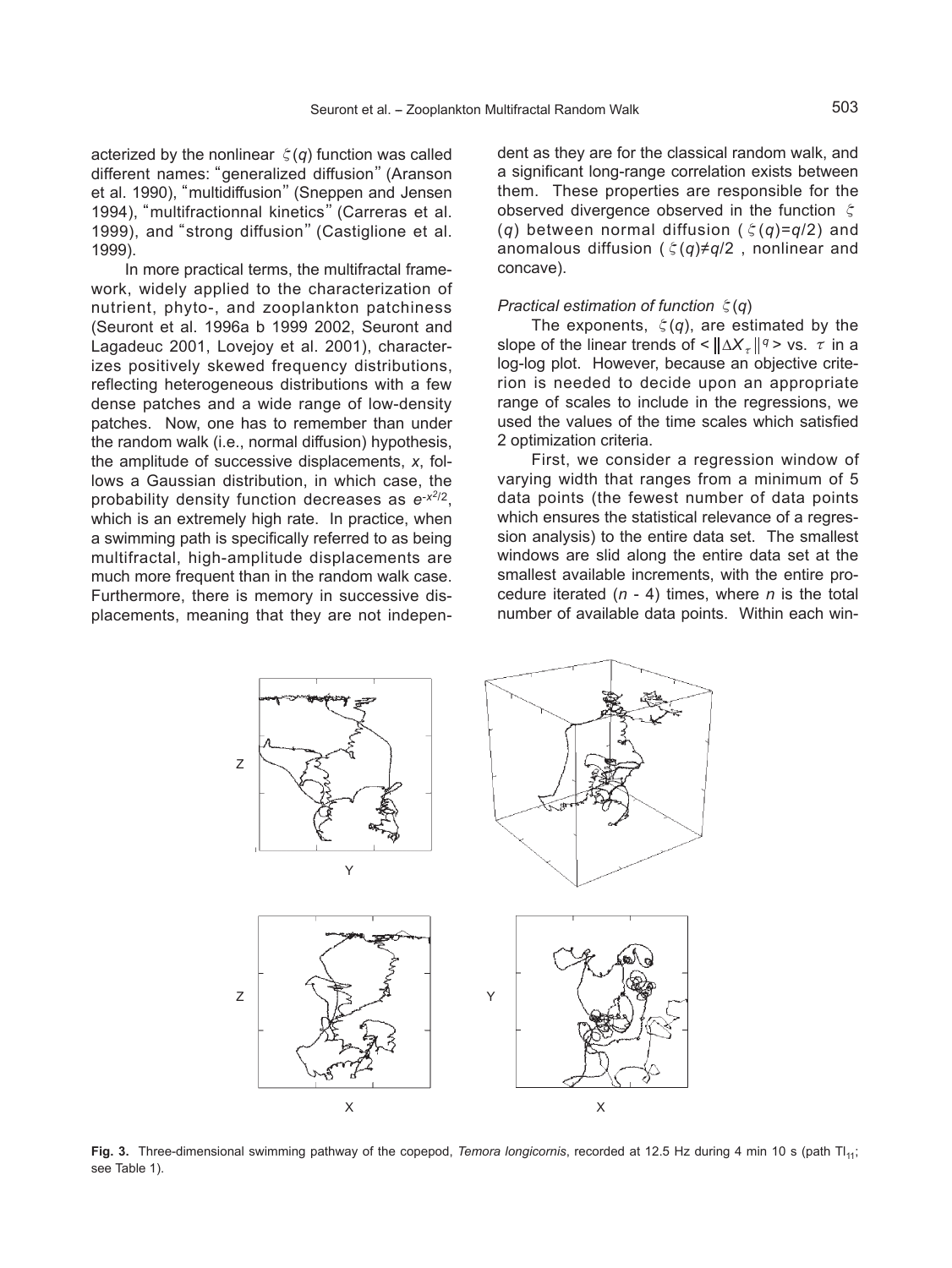dow and for each width, we estimate the coefficient of determination (*r*2) and the sum of the squared residuals for the regression. We subsequently use the values of  $\tau$  (Eq. 2) which maximize the coefficient of determination and minimize the total sum of the squared residuals (Seuront and Lagadeuc 1997) to define the scaling range and to estimate the related exponents, ζ(*q*). Hereafter, this 1st optimization procedure is referred to as the "R<sup>2</sup>-SSR" criterion.

Second, noting that Eq. (2) can be rewritten as (Seuront et al. 2004)

$$
d \log \left[ \left( \frac{\log \left( \left( \frac{\pi}{2} \right) \right)}{\pi} \right) / d \log \tau = \xi(q), \tag{3}
$$

it appears that if scaling exists, it will manifest itself as a slope of 0 in plots of *d* log[<ll $\Delta X$ <sub>τ</sub> ||q >]/*d* log  $\tau$ vs.  $\log \tau$ . Equation (3) can thus be rewritten as

$$
d\left[d\log\left|\langle\alpha\right|\Delta X_{\tau}\right|^{q} > |d\log\tau|/d\log\tau = 0. \tag{4}
$$

As stated above, to ensure the statistical relevance of this procedure, we use a sliding regression window similar to the one described in the "*R*2-*SSR*"procedure. The significance of the differences between the slope of each regression and the expected slope line of 0 was directly tested using standard statistical analysis (see Zar 1996). The scaling range was then defined as the scales that statistically verified Eq. (4) and the 1st optimization criterion. Finally, the intercept of the range of scales exhibiting zero-slope behavior provides the exponents' values for  $\xi(q)$  (Eq. 4). Hereafter, this procedure is referred to as the "zero-slope" criterion.

#### **RESULTS**

# **Behavior of free-swimming** *Daphnia pulex* **and** *Temora longicornis*

The 3D records of the swimming behaviors of *Daphnia pulex* and *Temora longicornis* obtained at 10 and 12.5 frames/s are exemplified in figs. 2 and 3, respectively. The 2D projections of these trajectories in the *xy*,*xz*, and *yz* planes are also shown. Both species actively moved in highly fluctuating and irregular ways, alternating between periods of relatively straight and smooth swimming and periods of erratic motions including strong jumps in all 3 dimensions, ensuring the 3D nature of the recorded pathways. This feature was nevertheless clearer for *T*. *longicornis*. Its trajectory was indeed

characterized by very strong jumps (up to 30 body lengths in 0.08 s), while *D*. *pulex* only exhibited jumps of  $2~3$  body lengths in 0.1 s (see also Fig. 1).

We also stress here another difference between the observed behaviors of these 2 species. Indeed, it can be seen from the 2D projections of the 3D swimming paths that the swimming behavior of *D*. *pulex* was smoother and more regular in the *xy* plane than in the 2 vertical ones. In contrast, the swimming path of *T*. *longicornis* seemed to be more isotropic, with the same macroscopic structure in all 3 dimensions.

These observations are investigated, both qualitatively and quantitatively, more thoroughly in the next section.

# **Multifractal properties of** *Daphnia pulex* **and** *Temora longicornis* **displacements**

We first consider the properties of both *D*. *pulex* and *T*. *longicornis* swimming paths in a 3D space, and second we focus on the 2D projections of these trajectories in the *xy*,*xz*, and *yz* planes. This may be of prime interest (i) to ensure the reliability of comparing results obtained from 2D and 3D experimental procedures and (ii) to investigate potential differential behaviors.

# *Three-dimensional displacements*

The analysis of the 3D trajectories of zooplankton displacements of figs. 2 and 3 is shown in figs. 4A and 5A. The scaling is very good for a range of scales of 2 decades for both species. More specifically, this scaling manifests itself for *D*. *pulex* and *T*. *longicornis* for time scales ranging from 0.6 to 40 s and from 0.3 to 30 s, respectively. Considering the mean swimming speed of *D*. *pulex* and *T*. *longicornis* (2.4 and 1.3 mm/s), the corresponding distances respectively vary between 1.45 and 96, and 0.4 and 39.0 mm. Practically, that means that the amplitude of displacements bounded between 1.45 and 96 mm for *D*. *pulex*, and 0.4 and 39.0 mm for *T*. *longicornis* are structured in a scale-dependent (i.e., scaling) way. In other words, knowledge of the distribution of the smallest displacements is sufficient to infer that of the largest displacements. Finally, we stress here that both the departure from scaling for small time scales and slight differences observed between this departure for *D*. *pulex* and *T*. *longicornis* can be related to differential, species-specific reaction times. Thus a species with a fast reaction time is better able to maintain the scaling structure of its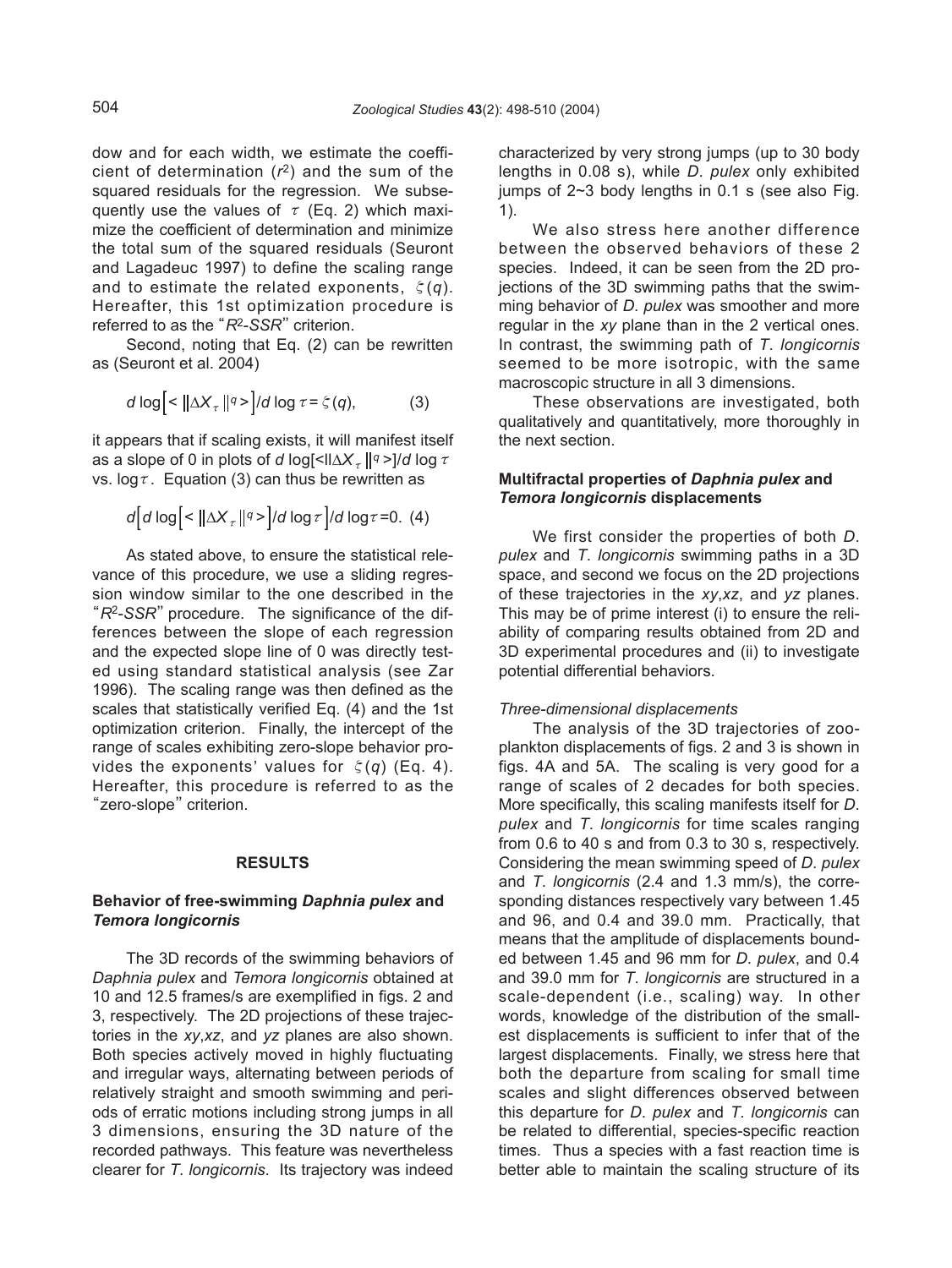displacements for smaller displacements than a species with a slower reaction time without being subject to contamination of its swimming path by external processes such as turbulent diffusion, microscale shear, or localized changes in viscosity.

Now, to investigate the nature of a potential departure from normal diffusion in *D*. *pulex* and *T*. *longicornis* swimming paths, the previous scaling behaviors are compensated for by the normal diffusion scaling exponent, τ*<sup>q</sup>*/2. In other words, in cases of normal diffusion, Eq. (2) is written as

$$
\langle \|\Delta X_{\tau}\|^{q} \rangle \approx \left(\frac{\tau}{T}\right)^{q/2} \left\langle \|\Delta X_{\tau}\|^{q} \right\rangle \tag{5}
$$

and compensation by the normal diffusion scaling exponent,  $\tau q/2$ , leads to rewriting Eq. (2) as

$$
\langle \|\Delta X_{\tau}\|^{q} > I\left(\frac{\tau}{T}\right)^{q/2} \left(\frac{\tau}{T}\right)^{K(q)} < \|\Delta X_{\tau}\|^{q} > \quad (6)
$$

where  $K(q)$  is the compensated exponent function that verifies *K*(*q*)=0 in case of normal diffusion, regardless of the values of the moment, *q*. In other words, a log-log plot of <  $\|\Delta X_{\tau}\|^{q}$  /  $\tau^{q/2}$  versus  $\tau$  should exhibit a flat behavior (i.e.,  $K(q)=0$ ). The range of scales used to estimate the compensated function, *K*(*q*), was chosen using the"*R*2- SSR" and "zero-slope" criteria defined above. The resulting compensated scalings (Figs. 4B, 5B) show that function *K*(*q*) greatly differs from the normal diffusion case of *K*(*q*)=0, for behaviors of both *D*. *pulex* and *T*. *longicornis*. This confirms the scaling ranges presented above, and indicates the anomalous diffusive character of the swimming behavior of the 2 species investigated here. Moreover, it appears that function *K*(*q*)≠0 even for the lowest values of the moment *q* for *D*. *pulex* (Fig. 4B), while this difference becomes perceptible for moments *q* > 2 for *T*. *longicornis* (Fig. 5B). The frequency distributions of successive displacements then significantly differ from a random walk even with the smallest displacements by *D*. *pulex*. Alternatively, the smallest displacements of *T*. *longicornis* can reasonably be thought of as following a random walk. More specifically, this suggests that the swimming behaviors of *D*. *pulex* and *T*. *longicornis* correspond to 2 different types of anomalous diffusion. This is confirmed below by analysis of the exponent function, ζ(*q*).

The nonlinearity and convexity of function ζ (*q*), compared to the linear behavior, i.e., ζ(*q*)=*q*/2,



**Fig. 4.** Moment, <  $\|\Delta X_{\tau}\|$ <sup>*q*</sup> >, and the compensated moment, <  $\|\Delta X_{\tau}\|$  *q>/* $\tau$  *q*<sup>2</sup>, vs.  $\tau$  for *q*=1, 2, and 3 (from bottom to top) in log-log plots (A and B, respectively), computed from the swimming path, Dp<sub>2</sub> (see Table 1), of the cladoceran, *Daphnia pulex*. The scaling of the moments (A) is very good over 2 decades, ranging from 0.6 to 40 s. This is confirmed by the scaling of the residual (B) that indicates anomalous diffusion (i.e., a slope differing from 0) over a similar range of scales. (C) Function ζ(*q*) estimated as the slope of the linear trends of  $\leq \frac{\Delta X}{\epsilon}$  *q* > vs.  $\tau$  in a log-log plot, compared to a fit corresponding to normal diffusion (ζ(*q*)=*q*/2, dotted line). The nonlinearity and convexity of the empirical curve are indicative of multifractality.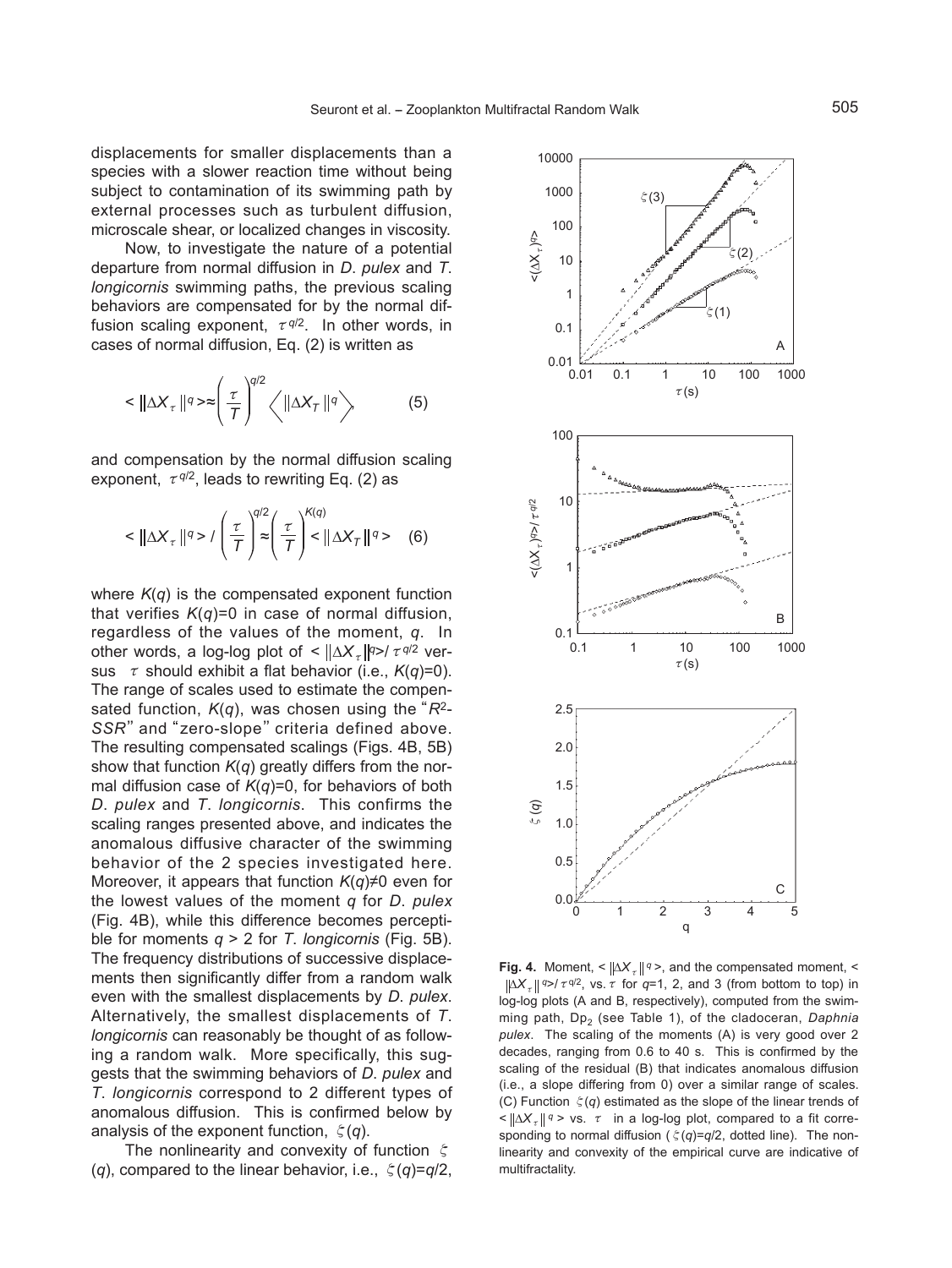

**Fig. 5.** Moment, <  $|\Delta X_{\tau}||^q$  >, and the compensated moment, <  $\|\Delta X_{\tau}\|$ <sup>*q*</sup> >/  $\tau$ <sup>*q*/2</sup>, vs.  $\tau$  for *q*=1, 2, and 3 (from bottom to top) in log-log plots (A and B, respectively), computed from the swimming path Tl<sub>11</sub> (see Table 1) of the copepod *Temora longicornis*. The scaling of the moments (A) is very good over 2 decades, ranging from 0.3 to 30 s. This is confirmed by the scaling of the residual (B) that indicates anomalous diffusion (i.e., slope differing from 0) over a similar range of scales. (C) Function  $\zeta(q)$  estimated as the slope of the linear trends of  $\leq$  ||  $\Delta X_{\tau}$  ||<sup>*q*</sup> > vs. τ in a log-log plot, compared to a fit corresponding to normal diffusion (ζ(*q*)=*q*/2, dotted line). The nonlinearity and convexity of the empirical curve are indicative of multifractality. Function ζ(*q*) estimated from *Daphnia pulex* 3D behavior is shown for comparison (thick continuous gray curve).

expected in cases of normal diffusion, indicates the multifractal nature of the swimming paths of both *D*. *pulex* and *T*. *longicornis* (Figs. 4C, 5C). As suggested above, the departure from linearity is very strong for *D*. *pulex*, even for low values of moment *q* (Fig. 4C), while for *T*. *longicornis*, this departure is very clear only for moments larger than 2 (Fig. 5C). This confirms, first, the anomalous diffusive characters of the swimming behaviors of *D*. *pulex* and *T*. *longicornis*, and second, the species-specific nature of the so-called multifractal random walk shown here. We indeed see in Figs. 4C and 5C that the 2 curves markedly differ for the 2 species, since the curvature for *D*. *pulex* is much more pronounced than that for *T*. *longicornis*. Furthermore, while  $\xi(2) \approx 1$  for the latter,  $\xi(2)$  is clearly larger than 1 for the former. Let us remember that diffusion is often characterized by the diffusivity, Γ, defined as :

$$
\langle \Delta X_{\tau}^{2} \rangle \approx \Gamma \tau. \tag{7}
$$

Within our scaling framework, whenever  $\zeta(2)\neq 1$ , the diffusivity is scale-dependent and obeys the law,  $\Gamma(\tau) \approx \tau^{\xi(2)-1}$ . Here, the diffusivity for *T*. *longicornis* is almost scale-independent, whereas the diffusivity for *D*. *pulex* is clearly scale-dependent. In this case, even a 2nd-order analysis would reveal anomalous diffusion.

#### *Two-dimensional displacements*

Analysis of the 2D components of the initial 3D swimming paths leads to further results (Fig. 6). We thus show clear differences between *D*. *pulex* and *T*. *longicornis*. The multifractal properties of the swimming path of *T*. *longicornis* are very similar in 2 and 3 dimensions (Fig. 6A). The swimming behavior of *T*. *longicornis* can then be thought as being isotropic. On the contrary, *D*. *pulex* presents differential behavior in 2 and 3 dimensions. Function ζ(*q*) estimated from the projection in the *xy* plane has the same shape as the original 3D one. Alternatively, function ζ(*q*) estimated from projections in the *xz* and *yz* planes diverges from the 3D one for moments *q*>3 (Fig. 6B).

## **DISCUSSION**

# **Multifractal scaling exponents reveal an optimization strategy of zooplankton**

We here interpret the nonlinearity of the expo-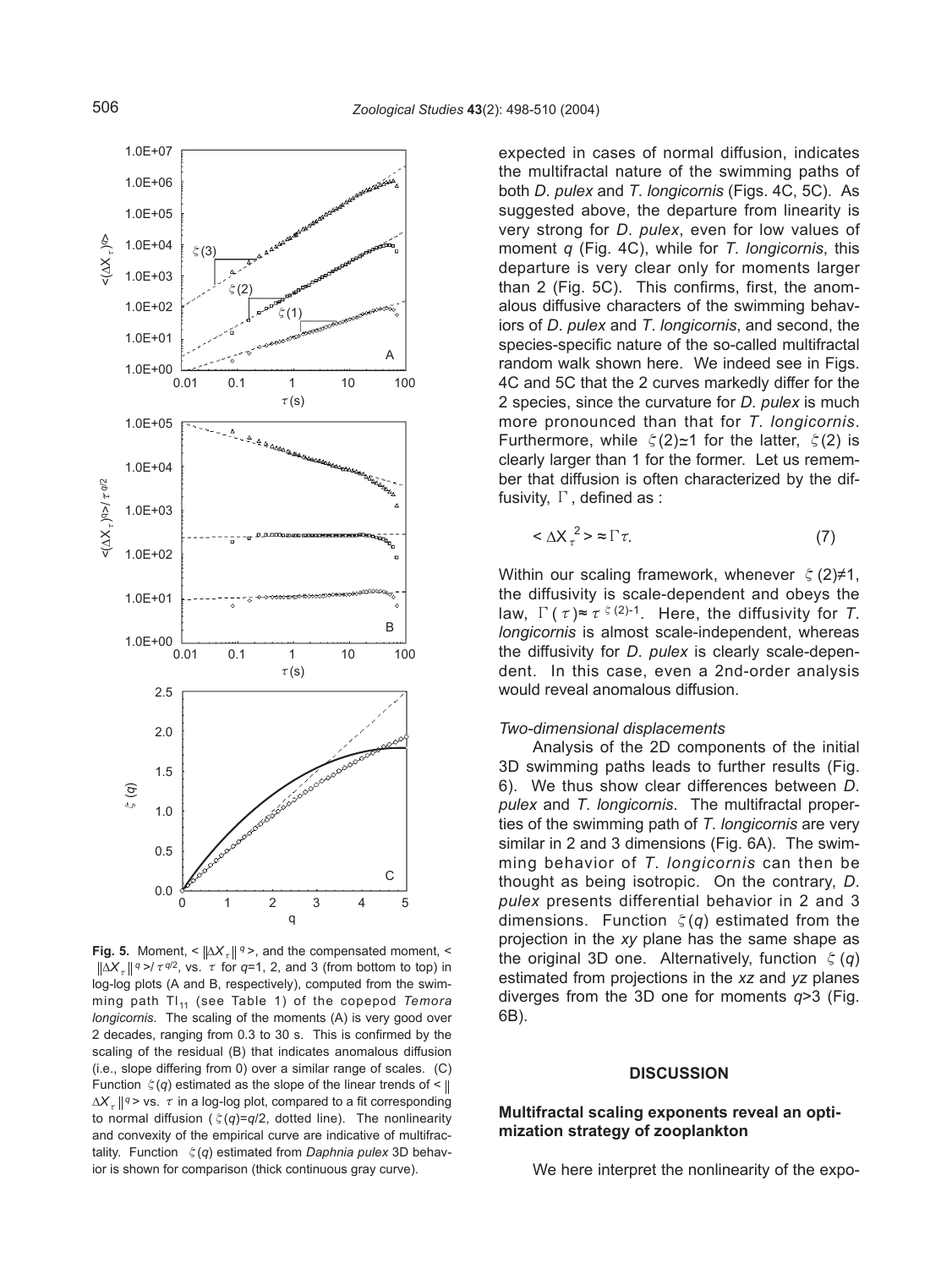nent  $\xi(q)$  in the framework of a foraging strategy using Eq. (6). Let us first recall that large *q* values are associated with large displacements, whereas small *q* values characterize small displacements. For small time scales (and hence small distances), and large *q*, the ratio ( $\tau/T$ )<sup> $K(q)$ </sup> is large, showing that there are more large displacements for the multifractal random walk (*K*(*q*)>0) than for the classical random walk (*K*(*q*)=0). On the other hand, for small *q*,  $K(q)$ <0, so that the ratio ( $\tau/T$ <sup> $K(q)$ </sup> is small, and the multifractal random walk has fewer small displacements compared to the classical random walk. For larger time scales, when  $\tau$  is close to the largest scale *T* of the system, the ratio ( $\tau/T$ <sup> $K(q)$ </sup>) is close to 1, so that the difference between the multifractal random walk and classical random walk is less perceptible. This discussion shows that the scaling multifractal function, ζ(*q*), characterizes (i) in a scale-invariant way, exploration of the volume by the plankter, and (ii) for large and



**Fig. 6.** Function ζ(*q*) estimated from *Temora longicornis* (A) and *Daphnia pulex* (B) swimming paths  $TI_{11}$  and  $Dp_2$ , respectively (see Table 1). Function  $\zeta(q)$  estimated from the initial 3D paths (continuous curve) is compared to the functions obtained from their 2D projections on the *xy*(+), *yz*(-), and *xz*(x) planes.

small moments, a type of optimization of this exploration. This may explain why this ζ(*q*) function is likely to be species dependent and hence strategy dependent.

# **Comparing zooplankton behavior with the structure of the surrounding environment**

The results presented here have several salient implications for our understanding of zooplankton behavior and trophodynamics. In particular, the multifractal statistics observed in the behaviors of both *Daphnia pulex* and *Temora longicornis* are reminiscent of the multifractal (i.e., patchy) distributions found for phytoplankton under different turbulence intensities (e.g., Seuront et al. 1999, Lovejoy et al. 2001, Seuront and Schmitt 2001). Considering the remote-sensing ability of zooplankton organisms, their behaviors can be strongly influenced by the distribution of their phytoplanktonic prey. Ultimately, knowledge of the precise nature of zooplankton swimming behavior can then be a way to infer the spatial distribution of prey.

# **Two-dimensional versus 3D fractal dimension estimates**

The absence of clearly defined differential modes of swimming behavior of *T*. *longicornis* (cf. Fig. 6A) in the horizontal and vertical dimensions suggests the absence of a feeding switch between 2 different kinds of food sources as with the nonmotile alga *Nannochloropsis occulata* and the motile flagellate *Oxyrrhis marina* used in the present study. Considering the evidence for preyswitching behavior (e.g., Kiørboe et al. 1996, Caparroy et al. 1998), multifractal analysis is thus suggested as a diagnostic framework to determine the kind of prey zooplankton preferentially feed on in a pluri-specific prey assemblage. On the contrary, identification of different modes of swimming behavior for *D*. *pulex* (see Fig. 6B) in the vertical and horizontal dimensions may reflect (i) their characteristic hop-and-sink behavior that intrinsically imparts differential importance to the horizontal and vertical dimensions, (ii) the effect of gravity which affects most zooplankton species (Strickler 1982), and (iii) a reminiscence of diel vertical migration as a predator-avoidance strategy (Loose 1992, Loose et al. 1992). Differential swimming behaviors in the horizontal and vertical planes may finally also be suggested as a potential basis for investigating the predation risk associated with dif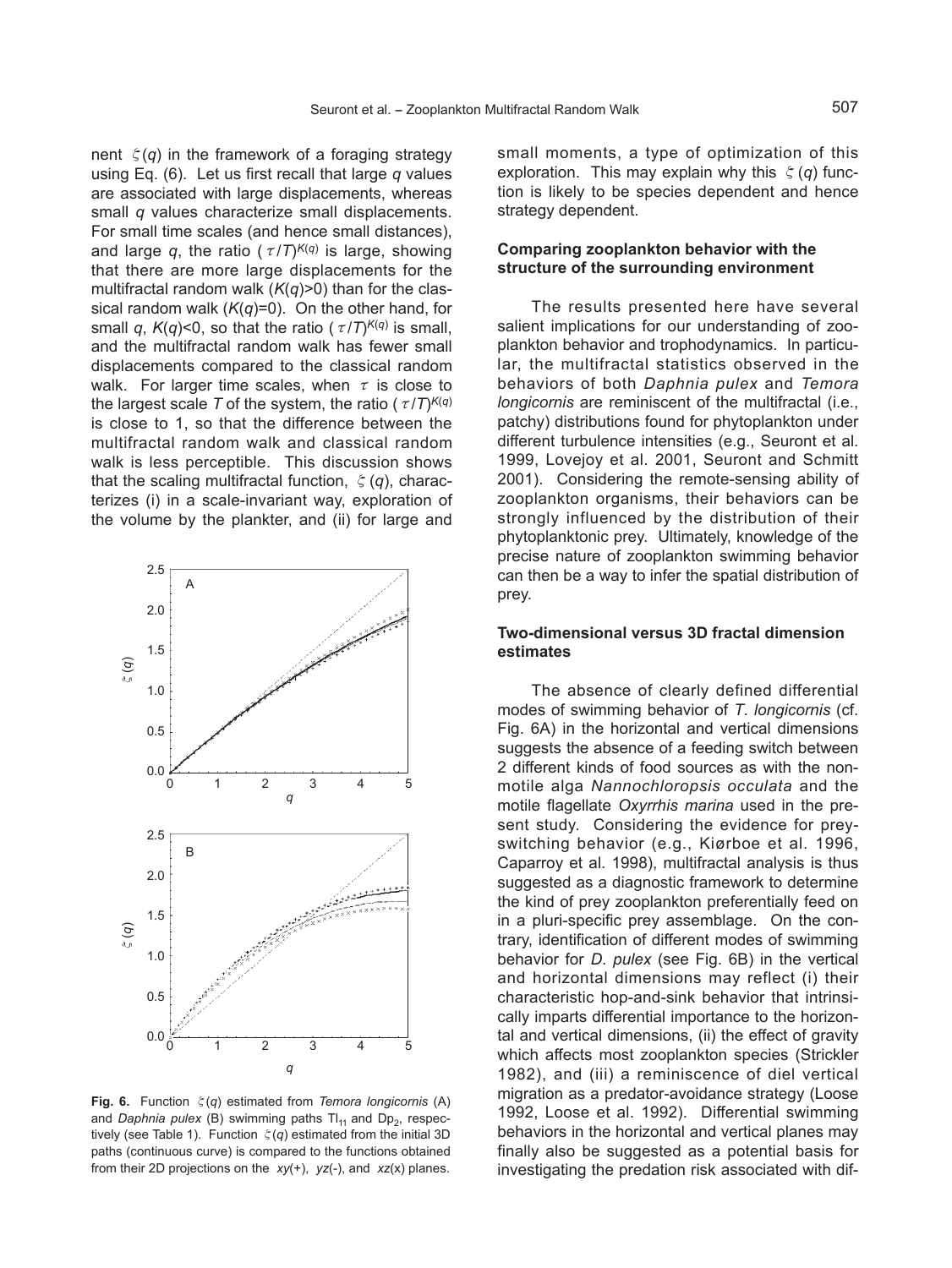ferential swimming behaviors related to mating, feeding, or predator-avoidance strategies. Moreover, this result is fully congruent with the higher fractal dimension found for the vertical component of *D*. *pulex* swimming behavior (Seuront et al. 2004). Indeed, an increase in the fractal dimension, D, is equivalent to a decrease in the scaling exponent,  $\zeta(2)$  (see Seuront et al. 2002 for further details). Depending on the relative velocities of predator and prey, a swimming behavior characterized by a high fractal dimension, i.e., a low  $\xi(2)$ , may imply a high encounter probability with predators, relative to more-linear swimming paths.

Individual behaviors affect the outcomes of predator-prey interactions, especially in the pelagic environment, where prey movement is important both as a cue to predators (Brewer and Coughlin 1995) and a determinant of the encounter rate (Gerritsen and Strickler 1977). Moreover, the distribution of prey organisms is very important for predators, as recently investigated numerically (Seuront 2001, Seuront et al. 2001), because food availability changes depending on its distribution. If a predator can remotely detect its surroundings, patchy prey distributions should be more efficient. In contrast, when a predator has no remote detection ability, more-homogeneous prey distributions should be relatively better, because available food quantity or the encounter rate becomes proportional to the searched volume as patchiness decreases. Moreover, the very complex patchy structure associated with a multifractal distribution may also change the nature of the food signal, usually regarded as being homogeneously distributed in space and time in models of predator-prey encounter rates. Indeed, planktonic animals have been shown to remain within patches when feeding (Price 1989), or to exhibit more fine-scale movements in areas of higher food concentration (Bundy et al. 1993). Encounter rates might greatly differ when organisms feed within patches (intensive searching) as opposed to searching for new patches (extensive searching), and their related behaviors should be more and less complex, respectively. Extrapolating this reasoning to random walk and multifractal random walk, intensive and extensive searches might then be related to swimming behavior which increasingly diverges from random walk. Foraging models likely incorporate switching between feeding and searching behaviors as scaled to organism size, in order to effectively simulate these complex physical-biological relationships (Seuront and Lagadeuc 2001). This was also interpreted above in the framework of optimization of the foraging strategy in multiscale patches. Comparison of the multifractal nature of plankton swimming behavior and plankton distributions will then increase our understanding of zooplankton trophodynamics. In particular, in the ocean, which is increasingly regarded as a "seascape" considering the growing awareness of the heterogeneous nature of microscale processes (e.g., Seymour et al. 2000, Waters and Mitchell 2002, Waters et al. 2003), behavioral studies will be of prime interest for improving our understanding of the functioning of marine ecosystems from a bottom-up view (Seuront 2001, Seuront et al. 2001).

#### **CONCLUSIONS**

We stress here that an important consequence of the multifractal nature of zooplankton swimming behavior, illustrated using the 3D swimming paths of *Daphnia pulex* and *Temora longicornis*, is its deviation from Brownian motion and fractional Brownian motion. While these latter 2 have been suggested for characterizing the movement of organisms (Frontier 1987), Wiens and Milne (1989) found that observed beetle movements deviated from the modeled fractional Brownian motion. A follow-up study by Johnson et al. (1992) found that beetle movements reflect a combination of normal and anomalous diffusions.

While an extensive discussion of the anomalous diffusion of copepods in a multifractal environment can be found elsewhere (Marguerit et al. 1998, Schmitt and Seuront 2001), it is suggested here that multifractal analysis might become an efficient diagnostic tool to access the detailed nature of zooplankton swimming behaviors, in particular for identifying differential swimming behaviors in different spatial directions. Future modeling attempts of zooplankton swimming behavior may also have to take into account the multifractal charalso have to take the account the manimacial chai-<br>acter of an organism's movements as recently suggested by Schmitt and Seuront (2001 2002).

**Acknowledgments:** The authors are indebted to Dr. L. Falk and Dr. H. Vivier for letting us use their lab facilities (Laboratory of Chemical Engineering Sciences, ENSIC, UPR CNRS 6811, Nancy, France); to Dr. P. Pitiot for his priceless help in data acquisition and preprocessing; and to Ms. V. Denis for technical assistance. Thanks are extended to the captain and the crew of the *NO Sepia II* for their help during the sampling experi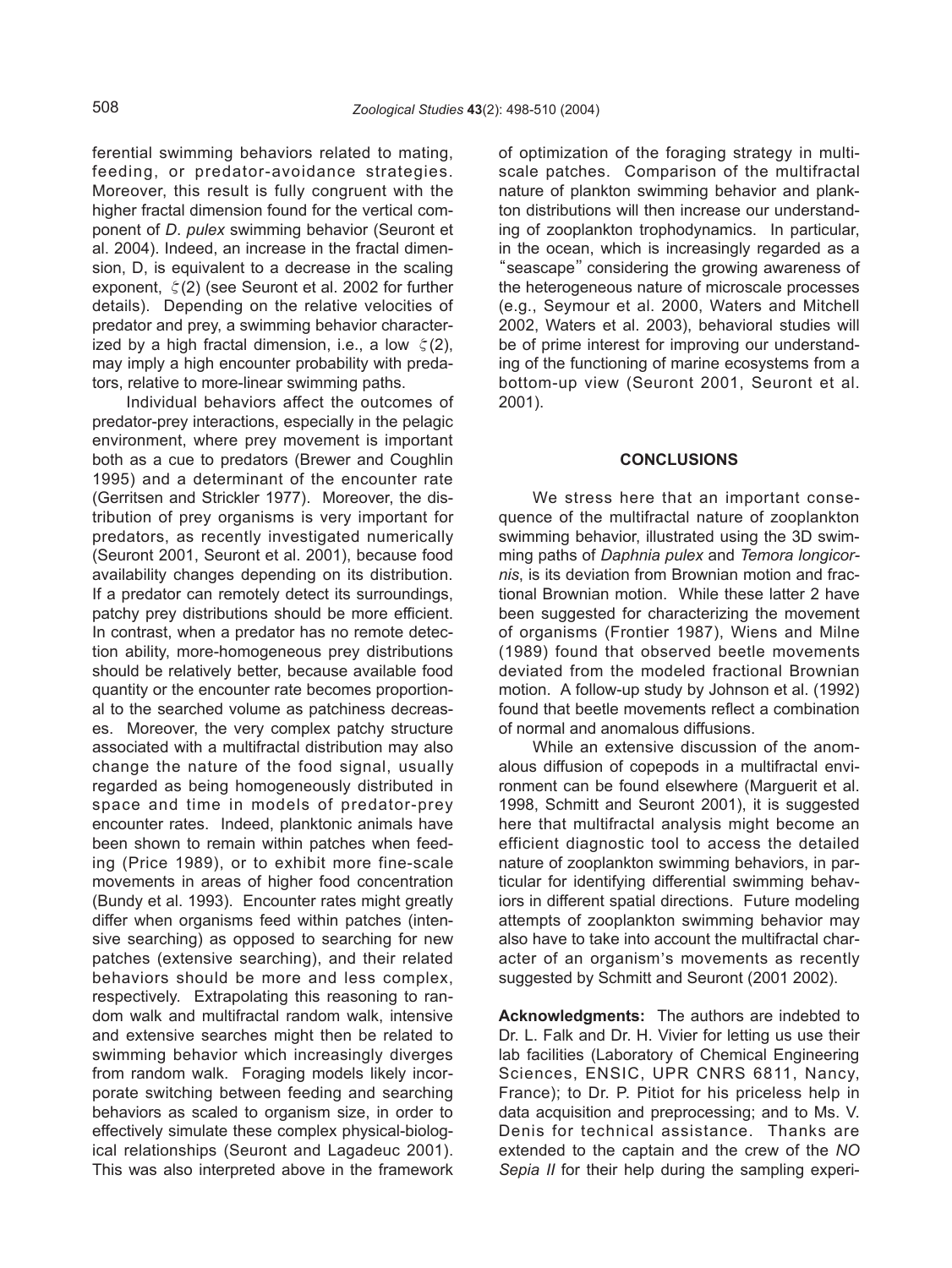ments; to Prof. Y. Lagadeuc for initiating collaboration with the Laboratory of Chemical Engineering Sciences; and to S. Leterme for her help in the final formatting of the manuscript. We thank 4 anonymous reviewers for constructive criticisms of an earlier version of this work. This work is a contribution of the Ecosystem Complexity Research Group.

## **REFERENCES**

- Andersen KH, P Castiglione, A Mazzanino, A Vulpiani. 2000. On strong anomalous diffusion. Physica D **134:** 75-93.
- Aranson IS, MI Rabinovich, LS Tsimring. 1990. Anomalous diffusion of particles in regular fields. Phys. Lett. A **151:** 523-528.
- Bacry E, J Delour, JF Muzy. 2001. A multifractal random walk. Phys. Rev. E 64. **26:** 103-106.
- Bascompte J, C Vilà. 1997. Fractals and search paths in mammals. Land. Ecol. **12:** 213-221.
- Brewer MC. 1996. *Daphnia* swimming behavior and its role in predator-prey interactions. PhD thesis, Univ. of Wisconsin-Milwaukee, 155 p.
- Brewer MC, JN Coughlin. 1995. Virtual plankton: a novel approach to the investigation of aquatic predator-prey interactions. Mar. Freshw. Behav. Phy. **26:** 91-100.
- Bundy MH, TF Gross, DJ Coughlin, JR Strickler. 1993. Quantifying copepod searching efficiency using swimming pattern and perceptive ability. Bull. Mar. Sci. **53:** 15-28.
- Caparroy P, MT Pérez, F Carlotti. 1998. Feeding behaviour of *Centropages typicus* in calm and turbulent conditions. Mar. Ecol.-Prog. Ser. **168:** 109-118.
- Carreras BA, VE Lynch, DE Newman, GM Zaslasvsky. 1999. Anomalous diffusion in a running sandpile model. Phys. Rev. E **60:** 4770-4778.
- Castiglione P, A Mazzino, P Muratore-Ginanneschi. 2000. Numerical study of strong anomalous diffusion. Physica A **280:** 60-68.
- Castiglione P, A Mazzino, P Muratore-Ginanneschi, A Vulpani. 1999. On strong anomalous diffusion. Physica D **134:** 75-93.
- Cody ML. 1971. Finch flocks in the Mohave desert. Theor. Popul. Biol. **163:** 161-172.
- Coughlin DJ, JR Strickler, B Sanderson. 1992. Swimming and search behaviour in clownfish, *Amphiprion perideraion*, larvae. Anim. Behav. **44:** 427-440.
- Cowles TJ, RA Desiderio, ME Carr. 1998. Small-scale planktonic structure: persistence and trophic consequences. Oceanography **11:** 4-9.
- Dowling NA, SJ Hall, JG Mitchell. 2000. Foraging kinematics of *barramundi* during early stages of development. J. Fish Biol. **57:** 337-353.
- Erlandson J, V Kostylev. 1995. Trail following, speed and fractal dimension of movement in a marine prosobranch, *Littorina littorea*, during a mating and a non-mating season. Mar. Biol. **122:** 87-94.
- Ferrari R, AJ Manfroi, WR Young. 2001. Strongly and weakly self-similar diffusion. Physica D **1545:** 111-137.
- Frontier S. 1987. Applications of fractal theory to ecology. *In* P Legendre, L Legendre, eds. Developments in numerical ecology. Berlin: Springer, pp. 335-378.
- Gautestad AO, I Mysterud. 1993. Physical and biological mechanisms in animal movement processes. J. Appl. Ecol. **30:** 523-535.
- Gerritsen J, JR Strickler. 1977. Encounter probabilities and community structure in zooplankton: a mathematical model. J. Fish. Res. Board Can. **34:** 73-82.
- Johnson AR, BT Milne, JA Wiens. 1992. Diffusion in fractal landscapes: simulations and experimental studies of tenebrionid beetle movements. Ecology **73:** 1968-1983
- Jonsson PR, M Johansson. 1997. Swimming behaviour, patch exploitation and dispersal capacity of a marine benthic ciliate in flume flow. J. Exp. Mar. Biol. Ecol. **215:** 135-153.
- Kiørboe T, E Saiz, M Viitasalo. 1996. Prey switching behaviour in the planktonic copepod *Acartia tonsa*. Mar. Ecol.-Prog. Ser. **143:** 65-75.
- Lampert W. 1987 Feeding and nutrition in *Daphnia*. Mem. Del. Inst. Ital. Di Idrol., 143-192.
- Loose CJ. 1992. *Daphnia* diel vertical migration behavior: response to vertebrate predator abundance. Arch. Hydrobiol. Beih. **39:** 29-36.
- Loose CJ, E Von Elert, P Dawidowicz. 1992. Chemicallyinduced diel vertical migration in *Daphnia*: a new bioassay for kairomones exuded by fish. Arch. Hydrobiol. **126:** 329-337.
- Lovejoy S, WJS Currie, Y Tessier, MR Claereboudt, E Bourget, JC Roff, D Schertzer. 2001. Universal multifractals and ocean patchiness: phytoplankton, physical fields and coastal heterogeneity. J. Plankton Res. **23:** 117-141.
- Marguerit C, D Schertzer, F Schmitt, S Lovejoy. 1998. Copepod diffusion within multifractal phytoplankton fields. J. Marine Syst. **16:** 69-83.
- Mouillot D, D. Viale. 2001. Satellite tracking of a fin whale (*Balaenoptera physalus*) in the north-western Mediterranean Sea and fractal analysis of its trajectory. Hydrobiologia **452:** 163-171.
- Peitgen HO, H Jürgensand, D Saupe. 1992. Fractals for the classroom. New York: Springer.
- Price HJ. 1989. Feeding mechanisms of krill in response to algal patches: a mesocosm study. Limnol. Oceanogr. **34:** 649-659.
- Pyke GH. 1981. Optimal foraging in hummingbirds: rule of movement between inflorescences. Anim. Behav. **29:** 882-896.
- Schmitt F, L Seuront. 2001. Multifractal random walk in copepod behavior. Physica A **301:** 375-396.
- Schmitt F, L Seuront. 2002. Multifractal anormal diffusion in swimming behavior of marine organisms. *In* Y Pomeau, R Ribotta, eds. Proc. 5th Rencontre du Non-linéaire, Paris, Institut Poincarré. Paris: Non-linéaire Publications, pp. 237-242.
- Seuront L. 2001. Microscale processes in the ocean: Why are they so important for ecosystem functioning? La Mer **39:** 1-8.
- Seuront L, MC Brewer, JR Strickler. 2004. Quantifying zooplankton swimming behavior: the question of scale. *In* L Seuront, PG Strutton, eds. Handbook of scaling methods in aquatic ecology: measurement, analysis, simulation. Boca Raton, FL: CRC Press, pp. 333-359.
- Seuront L, V Gentilhomme, Y Lagadeuc. 2002. Small-scale nutrient patches in tidally mixed coastal waters. Mar. Ecol.-Prog. Ser. **232:** 29-44.
- Seuront L, Y Lagadeuc. 1997. Characterisation of space-time variability in stratified and mixed coastal waters (Baie des Chaleurs, Québec, Canada): application of fractal theory. Mar. Ecol.-Prog. Ser. **159:** 81-95.